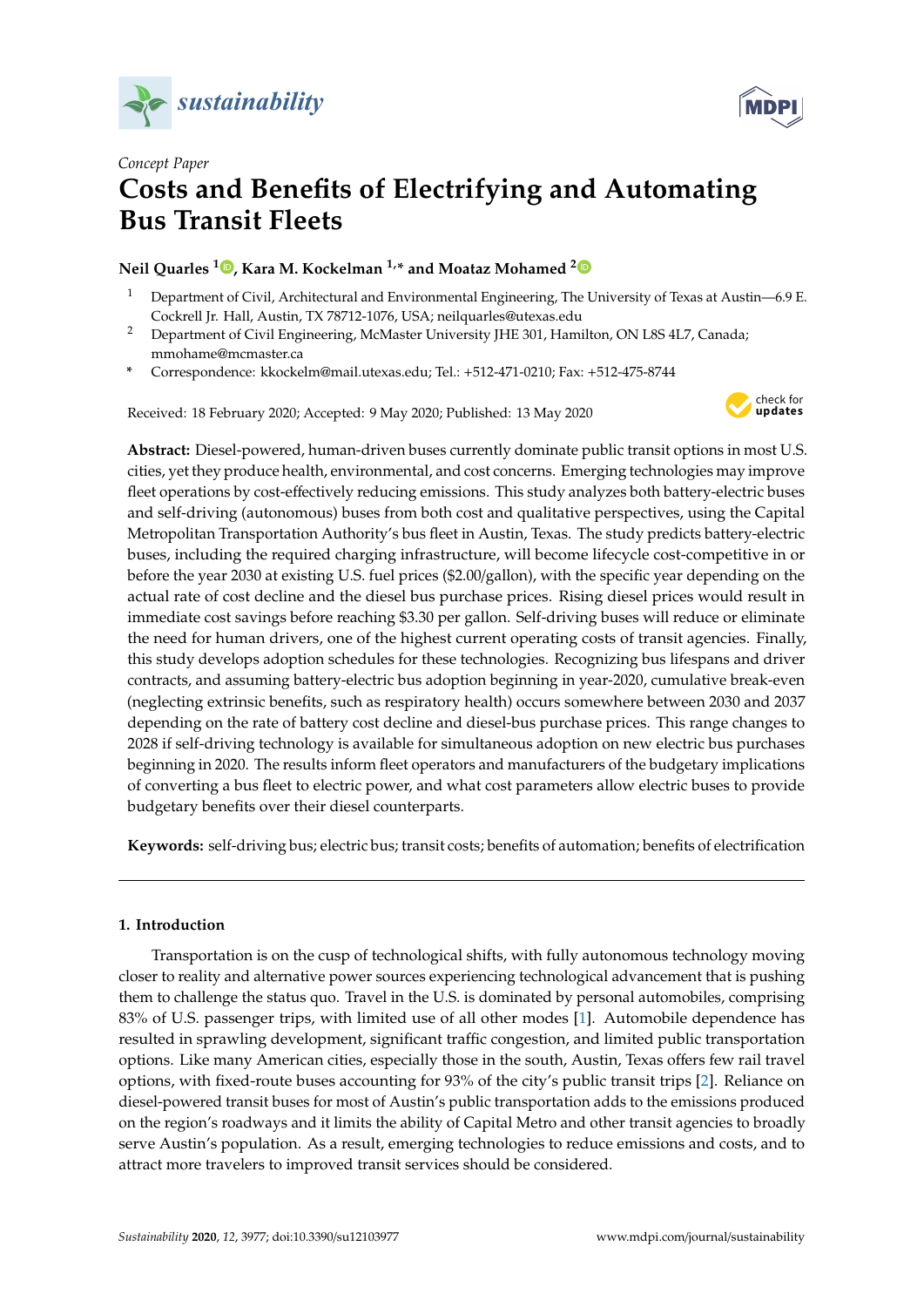Several research studies have been carried out to inform the implementation of alternative powertrains technologies for transit applications. Tzeng et al. [\[3\]](#page-12-2) conducted an analysis of alternativefuel buses, which included battery-electric buses and analyzed costs. The analysis is now outdated since battery and vehicle prices have changed considerably since its publication. Mahmoud et al. [\[4\]](#page-12-3) provide a more recent analysis of six alternative technologies: diesel, hybrid (parallel and series), compressed natural gas (CNG), battery-electric, and hydrogen fuel cell. Their work focuses on a comparative analysis of emission, energy, and operation, but does not include cost estimation.

Lifecycle emission and cost assessments of electric buses, among other alternatives, is now receiving considerable academic attention. For example, Lajunen et al. [\[5\]](#page-12-4) concluded that hybrid and battery electric buses are favored with respect to their lifecycle cost, operation, and environmental measures for transit application. Even when considering different charging methods, battery-electric technology is still favored [\[6\]](#page-12-5). A similar conclusion was reported by Christopher MacKechnie [\[7\]](#page-12-6) in their comparison of the well-to-wheel energy and environmental assessment of electric buses. All lifecycle assessment models are context-sensitive, meaning that various significant factors vary across locations or cities, and over years. Given their dependency on the electricity grid and the associated carbon intensity, electric buses' environmental impacts vary significantly. In this respect, Kennedy [\[8\]](#page-12-7) identified a carbon-intensity threshold (of 600 tCO2e/GWh) in the power grid for electric buses and other electric vehicles to be environmentally competitive.

There remains an important research gap for lifecycle cost analysis of electric powertrains alongside autonomous driving capabilities. The co-implementation of both technologies is expected to create a synergetic impact beyond the independent impacts of each technology. Therefore, this study offers insights into the lifecycle impacts of the co-adoption of autonomous and electric buses in the transit context. Such co-adoption can reveal latent impacts that are currently not observed by the adoption of each technology independently.

To this end, this study considers alternative power sources and then analyzes the lifecycle cost implications of bus transit fleet electrification and automation, using Austin's Capital Metro bus system as a case study. Based on several likely cost assumption scenarios, adoption schedules are developed and evaluated. The results inform fleet operators and manufacturers of the budgetary implications of converting a bus fleet to electric power, and what cost parameters allow electric buses to provide budgetary benefits over their diesel counterparts.

#### **2. A Review of Bus Technologies**

#### *2.1. Alternative Powertrain Technologies*

Diesel power currently dominates transit buses. Finite fossil fuel reserves and increasing global demand present uncertainties around the long-term availability of diesel and natural gas as fueling options. Additionally, climate change concerns and local emissions make diesel power less attractive than alternatives in most settings. Furthermore, many travelers may dislike the noise and local air pollution (and engine and air conditioning heat released) while waiting for boarding and alighting diesel buses. For such reasons, it is useful for transit agencies to explore non-petroleum power options [\[9](#page-12-8)[,10\]](#page-12-9).

Natural gas is gaining popularity as a replacement for diesel in medium to heavy-duty vehicles, but its benefits are limited. Tong et al. [\[11\]](#page-12-10) show liquified natural gas (LNG) to increase greenhouse gas (GHG) emissions and compressed natural gas (CNG) to offer at most a 2% reduction in emissions. Biofuels present an alternative bus fuel option with minimum apparent equipment and infrastructure disruption. However, since biofuels are burned similarly to diesel in a bus engine and emitted via tailpipe, many of the negatives of diesel power remain with biofuel-powered buses.

Hydrogen fuel cell electric buses (FCEBs) have been used in pilot programs at transit agencies across the United States [\[12\]](#page-13-0). However, Lajunen et al. [\[5\]](#page-12-4) pointed out that the source of the hydrogen determines the total emissions generated from fuel cell vehicles. An economical or energy-efficient way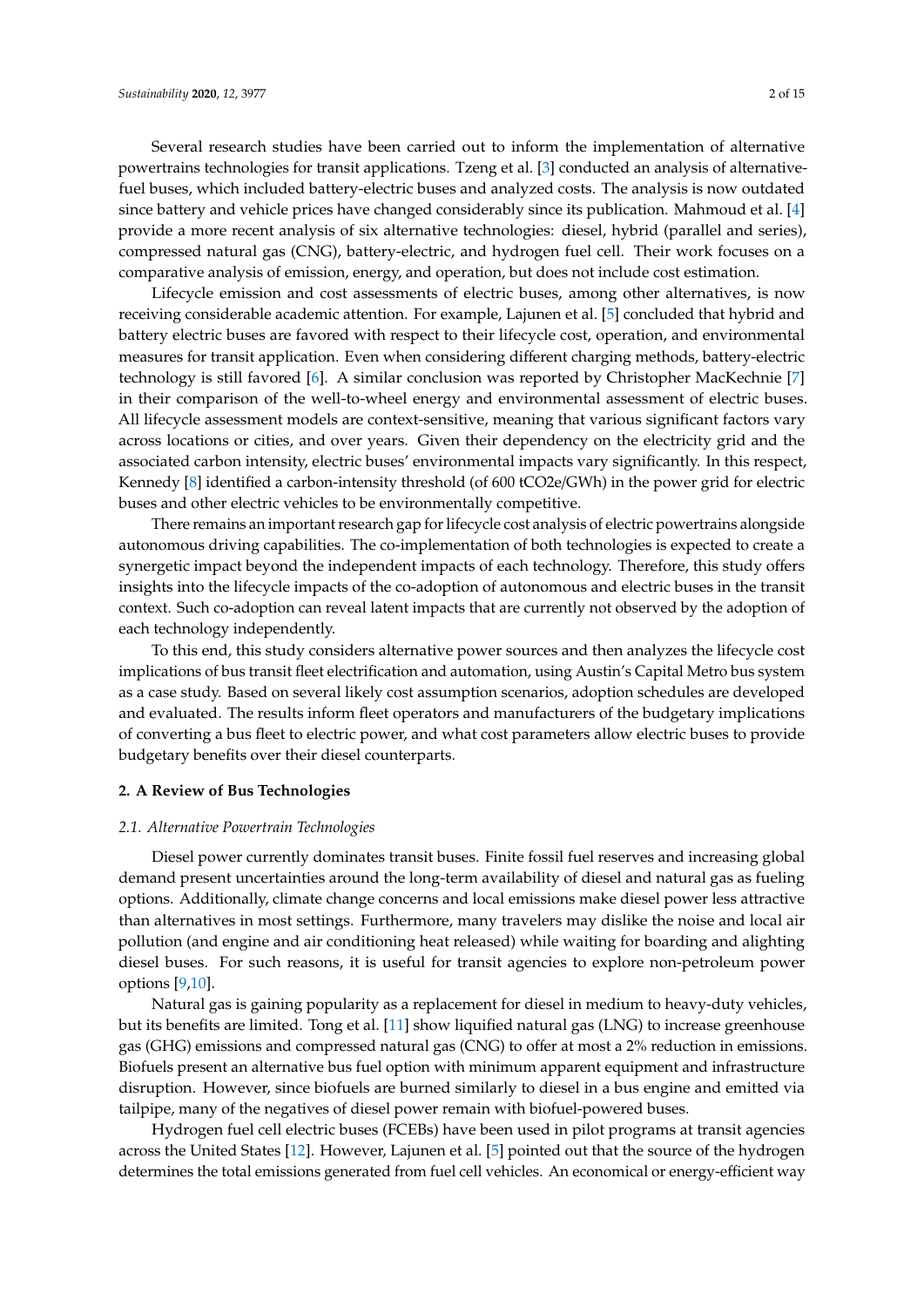of producing hydrogen from non-fossil fuel sources has not been developed, so 95% of the hydrogen produced in the United States is made from methane [\[13\]](#page-13-1), the production of which creates carbon dioxide (a greenhouse gas) as a byproduct. Tong et al. [\[11\]](#page-12-10) show hydrogen fuel cell-powered buses to increase emissions, compared to diesel power, when the hydrogen is produced from natural gas. Combined with a lack of existing delivery infrastructure for hydrogen fuel, this presents significant obstacles to the widespread adoption of hydrogen as a fuel source in most locations. Mechanical energy storage methods, such as flywheels or compressed air, have also shown potential for useful energy storage, but these technologies are not currently available as a primary power source.

Battery-electric buses (BEBs) are another alternative, which can be free of fossil fuels if electricity generation comes from renewable sources (such as hydroelectric power, sun and/or wind). Even when powered by non-renewable natural gas electricity generation, Tong et al. [\[11\]](#page-12-10) find BEBs to reduce emissions by 31% as compared to petroleum-fueled buses. Electric vehicles are already in use, as both personal automobiles and transit buses, and this technology (and its costs) continue to improve [\[14\]](#page-13-2). Hybrid-electric buses allow some use of recovered electric power, but rely largely on diesel fuel, with its attendant issues [\[5\]](#page-12-4). For the foreseeable future, BEBs appear most promising, and so are the focus of the power-source portions of this report.

Importantly, there is ongoing debate on the optimal configuration of BEBs [\[15\]](#page-13-3). There are two distinct configurations, emphasizing charging schedules: overnight versus en route. Each approach requires a different charging infrastructure system and impacts BEB lifecycle costs and benefits. Although several studies have been carried out to predict, estimate, and configure the required spatial and density of charging stations for passenger EVs [\[16](#page-13-4)[,17\]](#page-13-5), there are relatively few studies in the BEB research domain [\[18–](#page-13-6)[21\]](#page-13-7). These studies' results suggest that BEBs' required charging infrastructure is very sensitive to each transit line's unique characteristics (e.g., route profile, timetables, geography, and weather), as well as to the adopted BEB technology (overnight and en route).

#### *2.2. Autonomous Technology*

Tremendous advances are being made in the field of autonomous vehicle (AV) technology. Fully autonomous driving is expected to produce improvements in safety, roadway capacity, fuel consumption, and emissions [\[22](#page-13-8)[–24\]](#page-13-9).

Though much of the focus has been on personal use of autonomous technology, public transit stands to be affected significantly, especially bus service, where lower vehicle capacities compared to rail modes currently result in higher per-passenger driver costs. Various levels of automation exist, but this report focuses on fully autonomous buses, which can operate without a human driver.

Speculation on how the introduction of fully autonomous vehicles will impact public transit varies among experts. Predictions range from a belief that shared AV fleets of personal-sized vehicles will effectively replace public transit [\[25\]](#page-13-10), to a possibility of fleets of smaller autonomous buses, to an expectation that public transit will be strengthened by autonomous technology [\[26\]](#page-13-11). Eliminating or reducing mass public transit would be problematic, since replacing bus trips with personal vehicle trips would inevitably increase vehicle miles traveled, and therefore, congestion. Although some recent studies [\[27,](#page-13-12)[28\]](#page-13-13) indicate that replacing bus transit service with autonomous taxi might reduce the cost, the external cost of congestions and emissions are not fully considered.

Additionally, shared AVs may prove to be too expensive, depending on the trip pattern, for many current bus users. With smaller, fully autonomous buses, more vehicles would be needed to maintain current capacity. While this could be used to improve frequency, it may result in headways too close to maintain on some routes and will limit the ability of the routes to cope with any added demand. Additionally, a shift to more vehicles with lower occupancy could contribute to worsening congestion. Full-size transit buses alleviate some of the concerns associated with smaller vehicles by maintaining current capacity without a need to add vehicles. In fact, since the human driver could be removed, it may be possible to make more capacity available for passengers. For these reasons, as well as ease of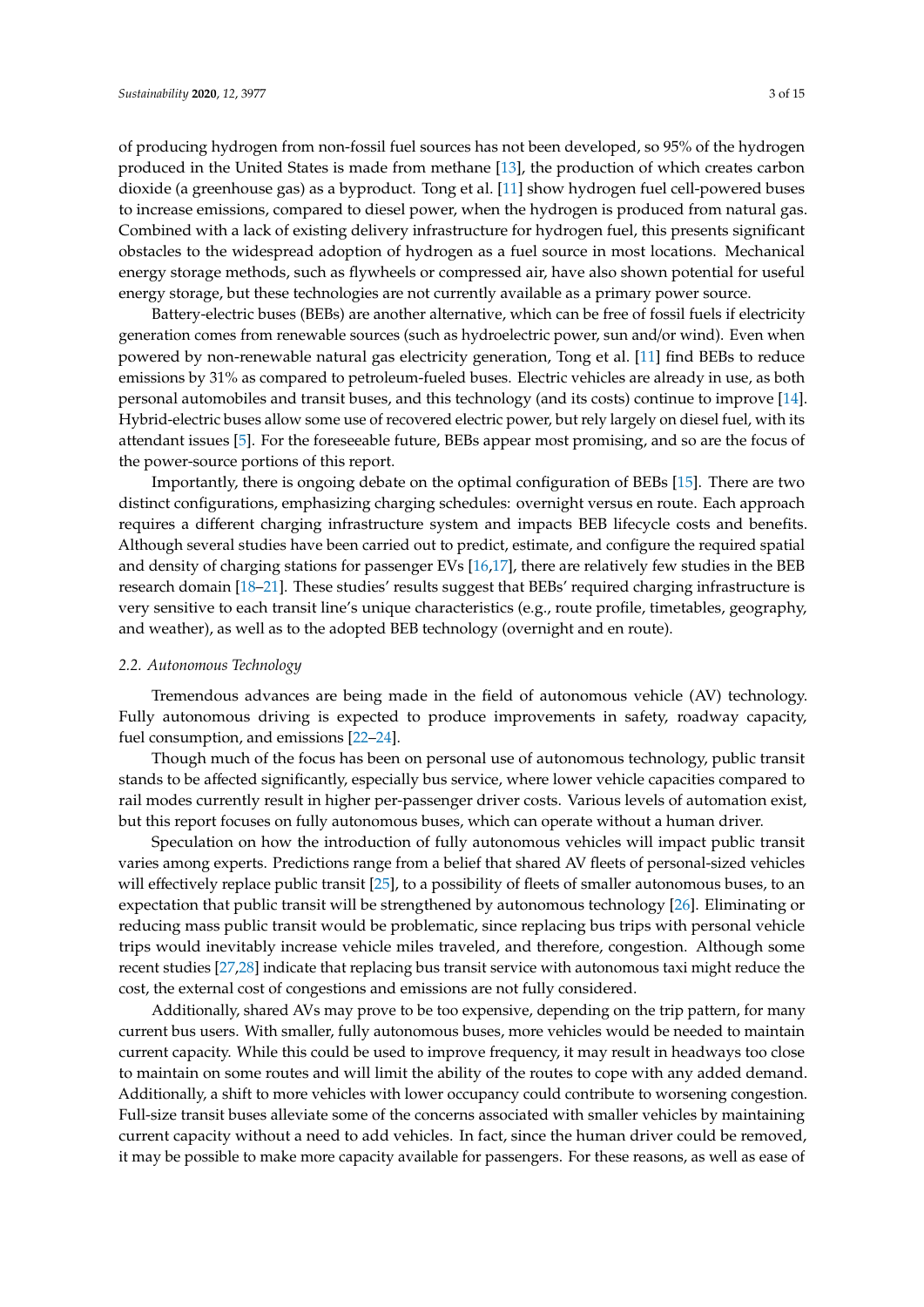comparison, the autonomous technology portions of this study focus on the use of fully autonomous technology (level 5) in full-size transit buses.

Overall, electric vehicle technology is currently available, with multiple auto manufacturers selling fully electric models. High-level autonomous technology is likely still a few years away from widespread availability, though fully autonomous cars [\[29\]](#page-13-14) and small buses [\[30\]](#page-13-15) have begun carrying passengers in public testing scenarios. However, both may become commonplace in the future for public transportation. It is possible that both technologies will be adopted simultaneously by many transit agencies. For this reason, both technologies are analyzed individually in this report, as well as the possibility of simultaneous adoption.

#### **3. Implementation Costs and Impacts**

This section analyzes the costs of implementing each technology individually, including the potential for cost savings. Additionally, qualitative effects are discussed, as well as the co-implementation of both technologies.

#### *3.1. Lifecycle Cost of Electric Buses*

Lifecycle costs reflect vehicle purchase price and fuel expenses over 12 years of operation since these are the costs most impacted by powertrain choice. Estimates of the purchase price of electric buses vary significantly. However, a recent average purchase price of electric buses is used for calculations and estimations. The cost of diesel buses and BEBs, including unit price, battery cost, and operational cost, are detailed in Table [1.](#page-4-0)

A standard diesel 40 ft transit bus costs about \$400,000–\$500,000 [\[31\]](#page-13-16). The cost varies due to additional equipment and electronics capabilities that are added to their vehicles. In this study we assume both a \$300,000 purchase price for diesel buses and a \$400,000 diesel purchase price. This is mainly to accommodate the fact that U.S. transit agencies may apply for Federal Transit Administration grants to help cover the additional capital costs, and other countries may have similar programs, but these funds are limited, so this analysis does not assume any additional assistance.

With respect to BEBs, overnight BEB, as opposed to en route BEB, offers different operation profiles, which in turn impacts the required energy consumption, charging time, and refueling cost [\[32\]](#page-13-17). However, it is expected that a mix of both types of BEBs would be required to accommodate the varied transit operational demands and timetables [\[32,](#page-13-17)[33\]](#page-13-18). Therefore, we utilize average BEB cost variables based on the rates of both technologies and assuming a BEB equipped with a 200 kWh battery pack.

The purchase price of BEB varies significantly in the literature, as well as from industry listing. This is mainly attributed to the sensitivity of BEB purchase price to the procurement process, leading to significantly varied discount rates associated with each procurement. For example, Blanco [\[34\]](#page-13-19) reported a \$550,000-unit price (without battery) for a 40 ft Proterra bus. Bloomberg [\[35\]](#page-13-20) reported \$570,000 and \$750,000 for 250 kWh and 350 kWh 40 ft BEBs, respectively. Mahmoud et al. [\[4\]](#page-12-3) reported purchase price ranging from \$530,000 to \$590,000. Therefore, we adopted the approach of Pelletier et al. [\[36\]](#page-14-0) and Blynn [\[37\]](#page-14-1) by breaking down the cost of BEB into vehicle and battery. In this respect, the BEB unit price is assumed as \$550,000 following the recent Forbes report [\[34\]](#page-13-19).

Similar to the cost of BEB, there are discrepancies in the cost of the unit kWh energy storage system [\[36\]](#page-14-0). Schmidt et al. [\[38\]](#page-14-2) developed a comprehensive economic analysis of energy storage systems (ESS) and noted rapid decline rates of the cost of lithium-ion battery in transportation applications. Schmidt et al. [\[38\]](#page-14-2) reported a value ranging from \$300–\$500 per kWh, while Blynn [\[37\]](#page-14-1) reported \$150 kWh for electric vehicles. Therefore, in this study, we utilize a \$500 per kWh capacity [\[37\]](#page-14-1) and assume a 200 kWh battery as average battery capacity for BEB. Overall, the BEB cost assumed in this study (\$650,000) is similar to the cost of BYD-BEB that was recently procured by LA Metro (approximately \$686,000 per bus) in 2017 [\[37\]](#page-14-1).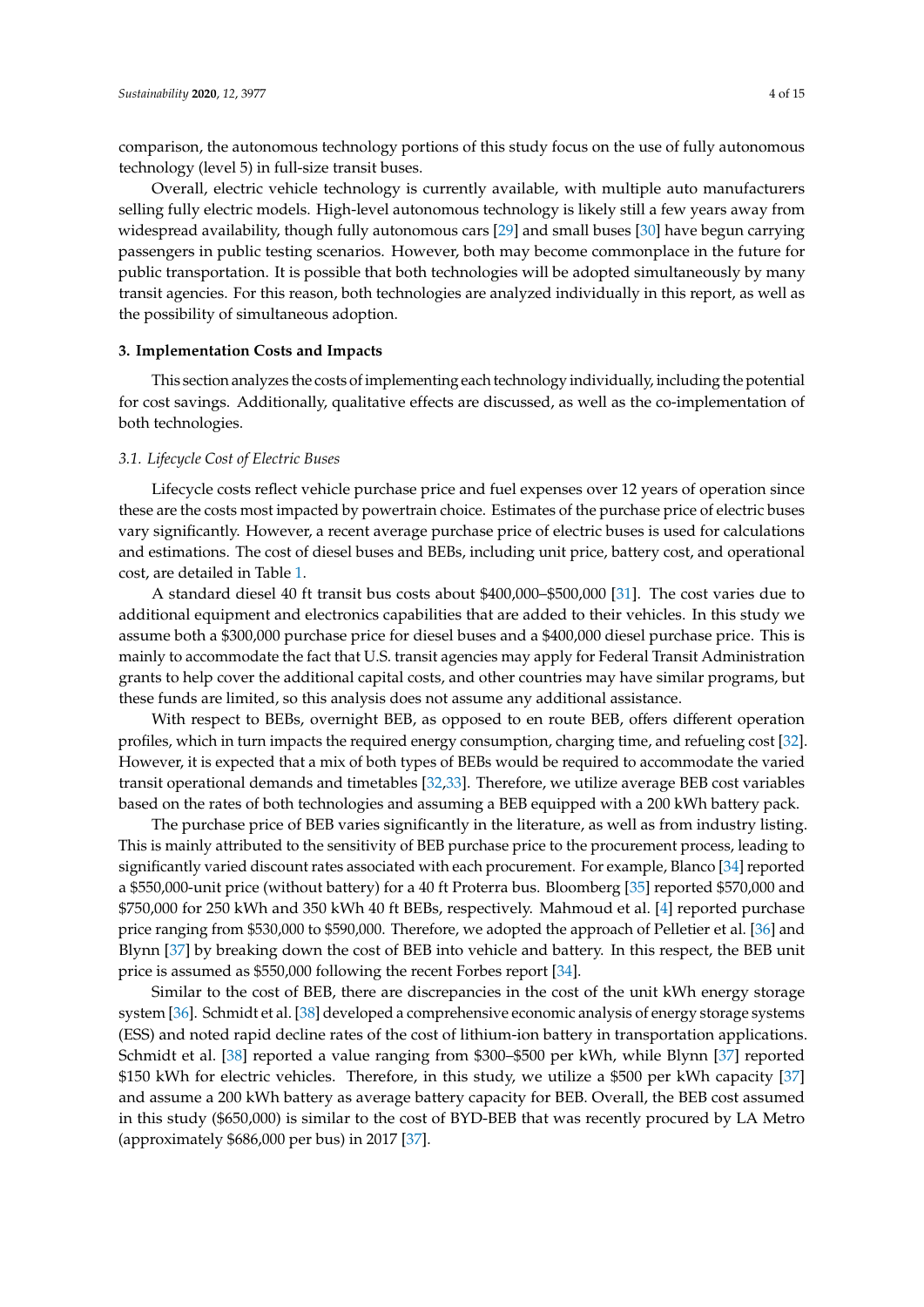| <b>Bus Capital and Infrastructure Costs (USD)</b> |                                      |  |  |  |  |  |  |
|---------------------------------------------------|--------------------------------------|--|--|--|--|--|--|
| Cost of new diesel bus (\$/bus)                   | \$300,000 and \$400,000 per bus      |  |  |  |  |  |  |
| Cost of new BEB—Bus unit (\$/bus)                 | \$550,000 per bus                    |  |  |  |  |  |  |
| Cost of new BEB—Battery (\$/200 kWh)              | \$100,000 per bus                    |  |  |  |  |  |  |
| <b>Bus Operating Assumptions and Costs</b>        |                                      |  |  |  |  |  |  |
| Fleet size (# of Buses)                           | 360 buses                            |  |  |  |  |  |  |
| Replacement cycle (Years)                         | 12 years                             |  |  |  |  |  |  |
| Procurement per year (# of Buses)                 | 30 buses                             |  |  |  |  |  |  |
| Annual vehicle mile travelled (VMT)               | 54,403 mi/yr/bus                     |  |  |  |  |  |  |
| Diesel bus fuel consumption (MPG)                 | 4.0 mi/gal ( $\approx$ 8.428 kWh/mi) |  |  |  |  |  |  |
| 300 kWh BEB energy consumption (kWh/mile)         | 2.16 kWh/mi                          |  |  |  |  |  |  |
| Driver cost per bus (\$/bus)                      | \$271,500                            |  |  |  |  |  |  |
| BEB maintenance cost (\$/mile)                    | $$0.332$ /mi                         |  |  |  |  |  |  |
| Diesel maintenance cost (\$/mile)                 | \$0.631/mi                           |  |  |  |  |  |  |
| Cost of autonomous technology (\$/bus)            | \$100,000                            |  |  |  |  |  |  |
| Overnight charger cost (\$/unit)                  | \$50,000                             |  |  |  |  |  |  |
| En route DC fast charger cost (\$/unit)           | \$110,000                            |  |  |  |  |  |  |
| Diesel fuel cost (\$/gallon)-base case            | \$2.00/gal                           |  |  |  |  |  |  |
| Electricity cost (\$/kWh)-base case               | \$0.07/kWh                           |  |  |  |  |  |  |

<span id="page-4-0"></span>**Table 1.** Costs of diesel and electric bus parameters [\[32,](#page-13-17)[39](#page-14-3)[–41\]](#page-14-4). BEB: battery-electric buses; MPG: miles per gallon; DC: direct-current.

Maintenance and fueling infrastructure costs are also affected by powertrain choice, but these costs are not well documented due to the lack of agencies with large battery-electric bus fleets, or due to data availability. That said, for infrastructure cost, we utilize the cost parameters presented in [\[36\]](#page-14-0) for charging infrastructure presented in Table [1.](#page-4-0) We assume that 70% of the BEB fleet will require overnight charger with 2:1 bus-to-charger ratio and 30% requires en route direct-current (DC) fast-charger (20:1). For the maintenance cost, Blynn [\[37\]](#page-14-1) presented a detailed review of BEB reported maintenance cost. Based on their work, we utilize \$0.332/mile for BEB and \$0.631/mile for diesel buses. Energy consumption and electricity tariff are used in the analysis (2.16 kWh/mile, and \$0.07/kWh, respectively).

Table [2](#page-4-1)'s values indicate how, without a discount rate, diesel fuel and maintenance cost savings are enough to recoup the current premium for electric propulsion, with an average lifecycle cost savings of \$72,907 (per bus) if diesel bus purchase prices are \$300,000. However, BEBs will recoup their initial cost and will lead a substantial lifecycle saving of \$172,907 if diesel buses cost \$400,000 each. Table [2](#page-4-1) presents the lifecycle costs of each powertrain type.

**Table 2.** 12-Year lifecycle costs of diesel and electric buses.

<span id="page-4-1"></span>

| Costs of Diesel and Electric Buses at \$300K and \$400K Diesel Purchas Prices * |                        |                           |                            |                                    |                                        |                               |                           |
|---------------------------------------------------------------------------------|------------------------|---------------------------|----------------------------|------------------------------------|----------------------------------------|-------------------------------|---------------------------|
|                                                                                 | Unit<br>Price<br>(USD) | Battery<br>Price<br>(USD) | Purchase<br>Price<br>(USD) | Average<br>Annual VMT<br>(Per Bus) | Annual Fuel<br>Expense (Base)<br>Case) | Annual<br>Maintenance<br>Cost | 12-Year<br>Lifecycle Cost |
| Diesel $(\$400K)$                                                               | \$400,000              |                           | \$400,000                  | 54,403                             | \$27,201.50                            | \$34,328.29                   | \$1,138,357.52            |
| Diesel $(\$300K)$                                                               | \$300,000              |                           | \$300,000                  | 54.403                             | \$27,201.50                            | \$34,328.29                   | \$1,038,357.52            |
| BEB (300 kWh)                                                                   | \$550,000              | 100.000                   | \$650,000                  | 54,403                             | \$8225.73                              | \$18,061.80                   | \$965.450.36              |
| $\Lambda$ BEB-Diesel<br>(\$400K)                                                |                        |                           |                            |                                    | (\$18,975.77)                          | (\$16,266.50)                 | (\$172,907.16)            |
| $\triangle$ BEB-Diesel<br>(\$300K)                                              |                        |                           |                            |                                    | (\$18,975.77)                          | $(\$50,594.79)$               | $(\$72,907.16)$           |

\* costs are based on data from Table [1](#page-4-0) and does not include infrastructure cost.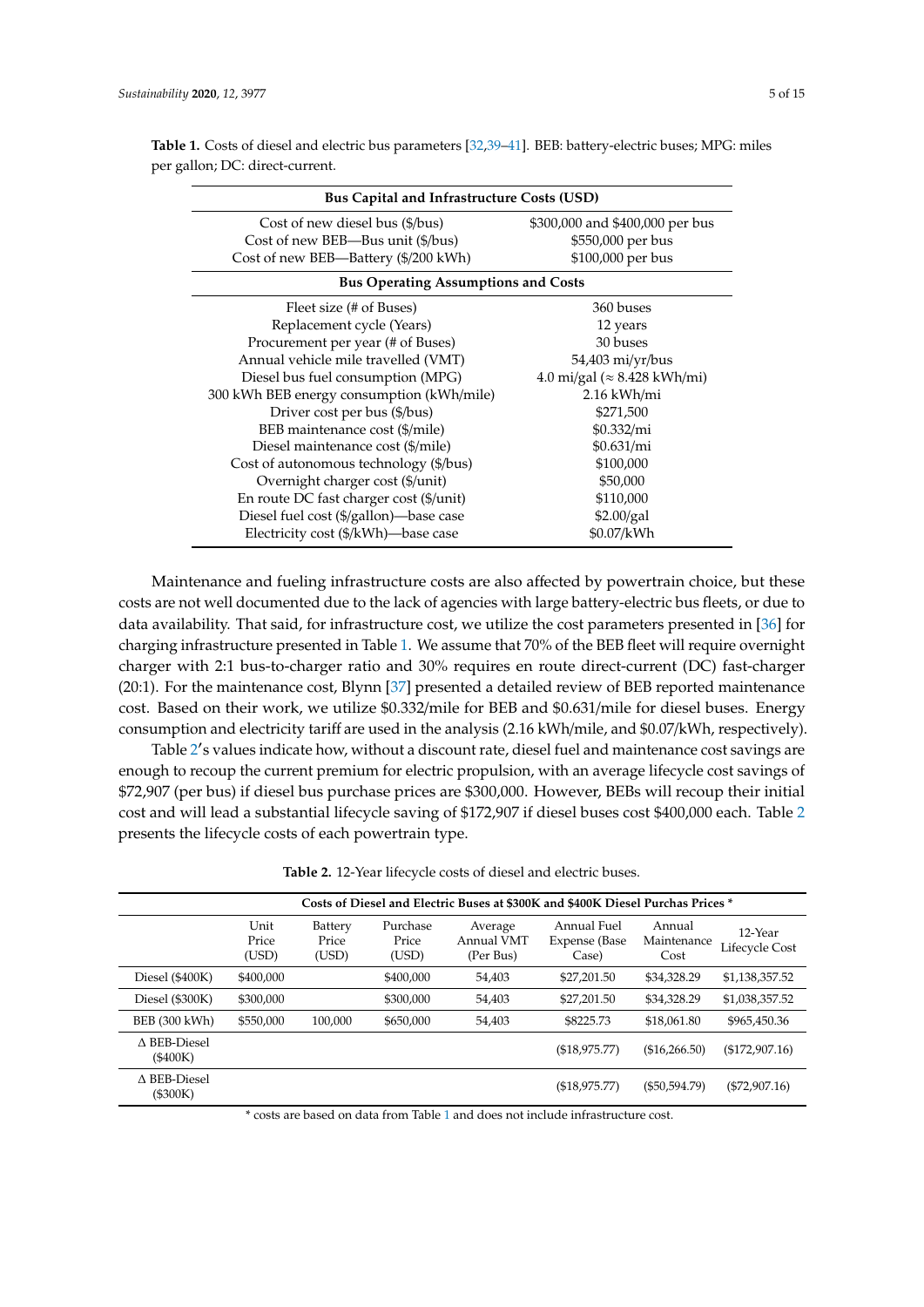#### 3.1.1. Fuel Price Effects

The average fuel price for the Midwest region at the time of Gurciullo's [\[42\]](#page-14-5) analysis was \$2.01 per gallon, according to the U.S. Energy Information Administration [\[43\]](#page-14-6). They also show that diesel hit a high of \$4.705 in 2008 and are currently on the rise again. A \$3.50 per gallon may be a reasonable estimation of future diesel prices and average prices have been above this mark as recently as December 2014, according to the U.S Energy Information Administration [\[42\]](#page-14-5). In addition, the global average fuel price ranges between \$2.12 and \$2.85. However, given the volatility of fuel prices globally, a conservative value of \$2.00 per gallon is used here for BEB adoption decisions. This is to account for the varied fuel costs around the world.

If diesel fuel price rises by \$0.10 per gallon each year (starting from \$2.50 per gallon), BEBs are estimated to deliver an immediate 12-year lifecycle benefit of \$139,561 and \$239,561 per bus when considering diesel bus purchase prices of \$300,000 and \$400,000, respectively, before considering any emissions and noise benefits.

Cost competitiveness of electric buses at current purchase prices occurs when diesel is at \$3.30 per gallon if the diesel bus purchase price is \$300,000 or when diesel is \$2.14 per gallon if the diesel bus purchase price is \$450,000. This is assuming a 4.0 miles per gallon (MPG) for all diesel buses.

It should be noted that for BEBs charging infrastructure would be needed, either at centralized locations "depot charging", en route, or both [\[4,](#page-12-3)[44\]](#page-14-7). The costs of such infrastructure are difficult to generalize since they depend on the charging strategies and facilities an agency employs, as discussed in [\[44\]](#page-14-7). Lajunen et al. [\[5\]](#page-12-4) finds, however, that employing en route charging is more cost-effective than using strictly overnight charging. Other studies recommended a mix of en route and depot charging to optimize the total cost of ownership [\[32,](#page-13-17)[45\]](#page-14-8). The recent work presented in [\[18,](#page-13-6)[46\]](#page-14-9) also highlights that the charging infrastructure and energy consumption are sensitive to electricity peak charge the time-of-use tariffs, and route topology, among other factors. Such papers also suggest that transit networks, in general, do not follow a universal network model (e.g., scale-free or random) [\[47\]](#page-14-10). Each network exhibits a unique set of features that impact charging network costs. Therefore, the cost of BEB's infrastructure utilized in this study should be carefully interpreted.

## 3.1.2. Future Cost Analysis

The cost of electric buses and battery-electric vehicles in general, is falling. According to the US Energy Information Administration (EIA) [\[42\]](#page-14-5), Chicago Transit Authority (CTA) paid \$1 million per electric bus in 2014, so their 2016 purchase at \$800,000 represents a 20% total price decrease in two years or a 10.56% annual reduction. Nykvist et al. [\[14\]](#page-13-2) reveal that electric vehicle battery pack costs are falling by 14% annually. We utilize 5% and 10% annual discount rates for BEB batteries to project future cost analysis. Also, as mentioned previously, we use a \$500/kWh average cost for battery-based energy storage. Assuming an average battery capacity of 200 kWh (which represents a mix of depot and en route BEBs) delivers a BEB battery cost of \$100,000.

If the 10% annual reduction in battery pack costs continues, electric bus purchase prices will fall, as shown in Figure [1.](#page-6-0) However, this would not make them competitive with diesel power from a premium cost perspective, even if diesel buses continue to carry a \$400,000 purchase price. However, as shown in Figure [2,](#page-6-1) if battery pack cost reduction for buses slow to the 5% rate assumed here, with \$2.00/gallon diesel fuel and \$0.07/kWh power pricing, BEBs will surpass the lifecycle competitiveness of diesel buses for diesel bus purchase price of \$400,000 and \$300,000. For both 5% and 10% annual reduction in battery costs, a BEB's lifecycle cost will beat the \$400,000 and 300K diesel buses at present (year 2020) as illustrated in Figure [2.](#page-6-1) Overall, with a conservative 5% annual reduction in battery costs, BEB will contribute a 12-year lifecycle savings of \$116,000 and \$216,000 for \$400,000, and \$300,000 diesel buses, respectively.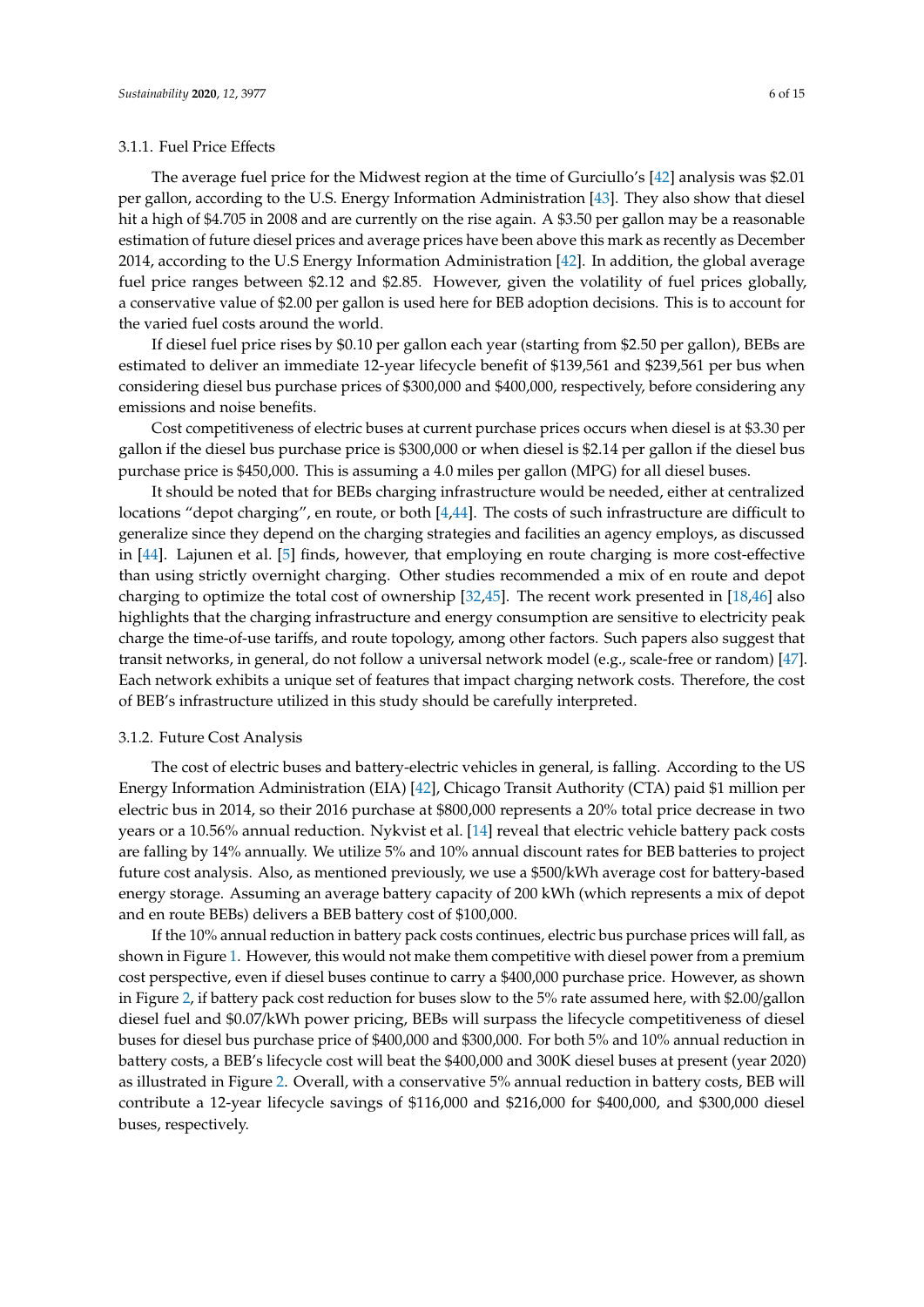<span id="page-6-0"></span>

**Figure 1.** Purchase Cost of BEBs at 5% and 10% Annual Reduction of Battery Cost.

<span id="page-6-1"></span>

Figure 2. Total lifecycle cost (12 Years) for diesel and electric powertrains (assuming 5% and 10% annual **Figure 2. <sup>1</sup>Total lifection**  $\mathbf{F}^{\text{LO}}$  (13 Years) for diesel and electric powertrains (assuming 5% and 10% and 10% and 10% and 10% and 10% and 10% and 10% and 10% and 10% and 10% and 10% and 10% and 10% and 10% and battery cost reduction, \$500/kWh, and 200 kWh-BEB).

# 3.1.3. Qualitative Effects

by the information currently available. For example, Gurciullo [\[42\]](#page-14-5) estimated the public health benefits of eliminating diesel buses' local emissions to be \$55,000 per bus-year in Chicago, due to the lower incidence of respiratory illnesses. Over the 12-year life of a bus, this implies \$660,000 in human health savings per bus (without discounting). Including this social cost savings suggests that each BEB may per bus incomes the 12-year of the 12-year of a business of a business of a business per business. In the cost<br>Discreption of a business per business that in this including the 12-year lifespan, assuming \$300,000 in the 1 .<br>\$400,000 discol-bus purchase prices, respectively. Those public health banefits are experienced by  $B_{\rm E}$  multig not directly by the transit agency meaning additional funding would still be necessary to  $\frac{3}{2}$ 00,000 and  $\frac{400}{2}$  diesel-bus purchase prices, respectively. The placeting area purchase public health benefits are purchased by  $\frac{1}{2}$ 3.1.3. Qualitative Effects BEB may provide closer to a net benefit of \$700,686 or \$600,687 over a 12-year lifespan, assuming provide closer to a net benefit of \$700,686 or \$600,687 over a 12-year lifespan, assuming \$300,000 and \$400,000 diesel-bus purchase prices, respectively. Those public health benefits are experienced by the public, not directly by the transit agency, meaning additional funding would still be necessary to shift to electric propulsion at current prices. Conversion to electric propulsion would have additional effects, which are not easily monetized

Furthermore, local emissions produced by diesel buses have wide-ranging effects beyond respiratory health. These emissions are often expelled within a few feet of passengers alighting respiratory health. or waiting at bus stops, which can make the air unpleasant to breathe for these passengers and others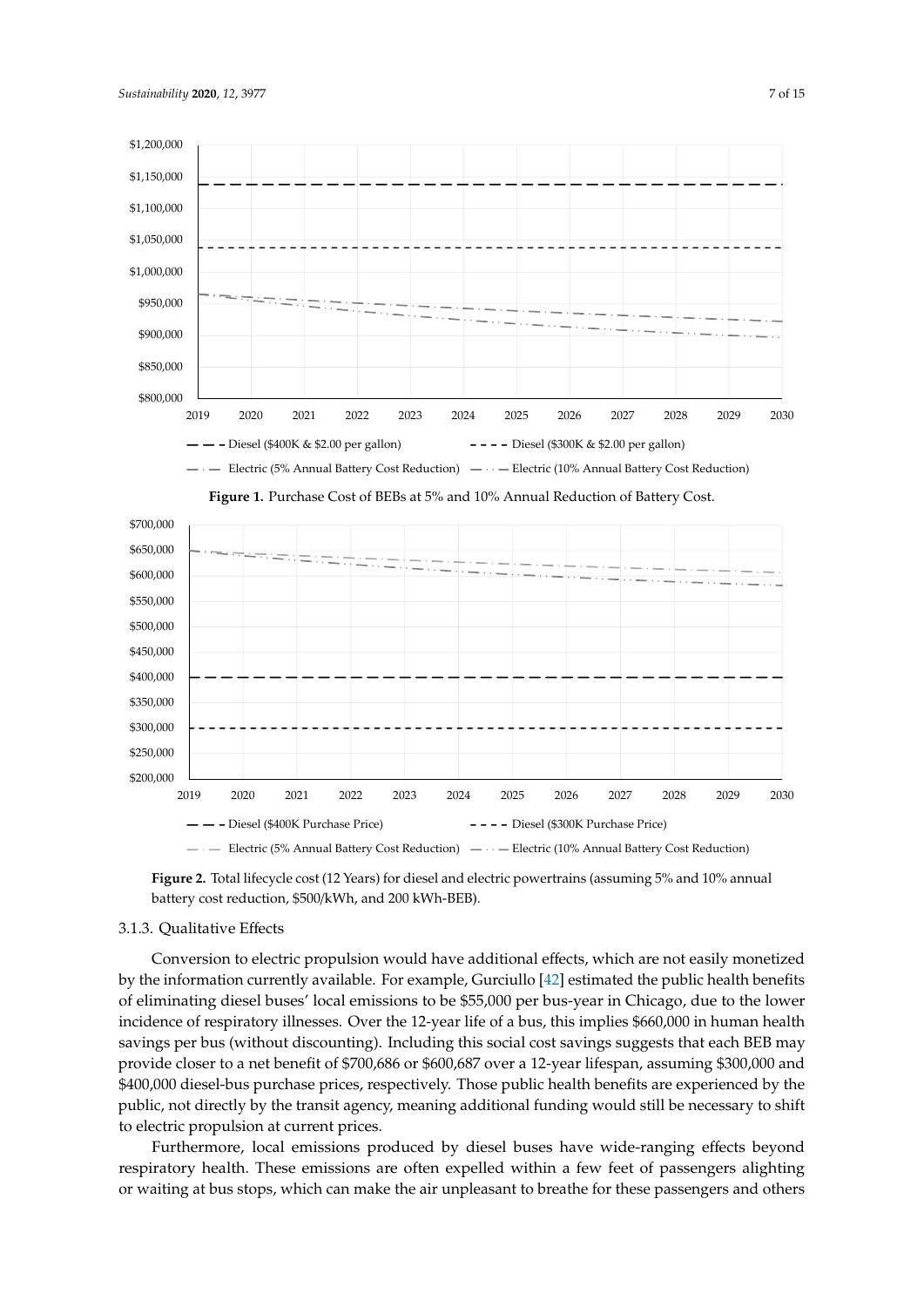in the area. Additionally, the diesel engine produces a considerable amount of noise and heat that can be unpleasant for the same people. These two factors may dissuade potential riders, especially those who may be sensitive to these factors and may negatively influence the public opinion of bus service.

The burning of fossil fuels is widely known to contribute to climate change through the emission of greenhouse gases and diesel buses contribute to this negative environmental impact. Though a fully loaded bus may provide some per-passenger greenhouse gas emission reduction compared to typical personal vehicles, the climate change impact of public transportation should not be ignored. Electric propulsion has the potential to significantly reduce the greenhouse gas emissions of transit buses, as well as overall air pollution emissions. Lajunen et al. [\[5\]](#page-12-4) conclude that electric buses could reduce emissions of the greenhouse gas carbon dioxide by 75%, though the amount of the benefit is dependent on the source of the electricity used to charge the buses.

Emissions from electric buses in Austin would depend on Austin's electricity sources. Austin Energy, the city's lone electric utility, maintains ownership stakes in power generation projects throughout Texas to cover its electricity demand, and makeup of the utility's generation included 20.68% renewable energy in 2013, more than double the ERCOT grid average. Austin Energy also has commitments to transition more of its electricity production to renewable sources, with 450 MW in solar energy scheduled to come online, and a generation plan that x calls for the installation of 950 MW of solar capacity by 2025. The utility has also committed to decommissioning its only coal plant, the Fayette Power Project, by 2022. Overall, Austin Energy plans to generate 55% of its electricity from renewable sources by 2025. This sharp increase in renewable power implies a significant reduction in greenhouse gas emissions and overall pollution emissions resulting from electricity consumed in Austin, including what would be used to power electric buses.

#### *3.2. Autonomous Buses*

Though fully autonomous vehicles are not yet widely available, predictions exist of potential price premiums for the technology. Estimates of the technology cost for buses are hard to find, but it is reasonable to expect that the large size of transit buses may necessitate the use of additional sensors, and therefore, higher cost than for personal vehicles. This section uses what estimates are available to analyze and discuss the costs associated with the implementation of fully autonomous technology in buses. Qualitative effects of implementation are also discussed.

#### 3.2.1. Driver Costs

The biggest financial benefit of fully autonomous buses to public transit agencies is the potential for a reduction in driver costs. To meet its current driving needs, Capital Metro contracts with two outside companies, which manage and provide drivers for all bus routes, at a total cost of \$118.9 million annually [\[48\]](#page-14-11). This is 45% of the agency's operating budget and translates to an annual average of \$271,500 per bus in their fleet. Over a 12-year bus life, \$3.26 million in driver expenses would be paid. There is ample room for cost savings if self-driving buses can replace the need for drivers. Though drivers may not be required to operate the bus, there may still be a need for roving attendants to create a sense of safety and check fares, though they would be needed in much smaller numbers than drivers currently are.

The cost of fully autonomous technology, as well as the cost for heavy-duty vehicles like buses, is largely unknown since the technology is not yet on the market, and predictions vary widely. Bansal et al. [\[49\]](#page-14-12) estimated the technology premium (i.e., added cost) in the early years of availability to be \$40,000 for a passenger (light-duty) vehicle, based on expert opinions.

This study uses a conservative estimate of \$100,000 for the added cost of delivering a self-driving bus, which is twice that of a personal vehicle. With this estimate, the total lifecycle savings from implementing fully autonomous technology to completely replace human drivers would be \$3.6 million per 12-year (expected scrappage) age of a bus, which averages to \$300,000 per bus annually. With a shift to autonomous driving technologies, more technical support would likely be necessary to check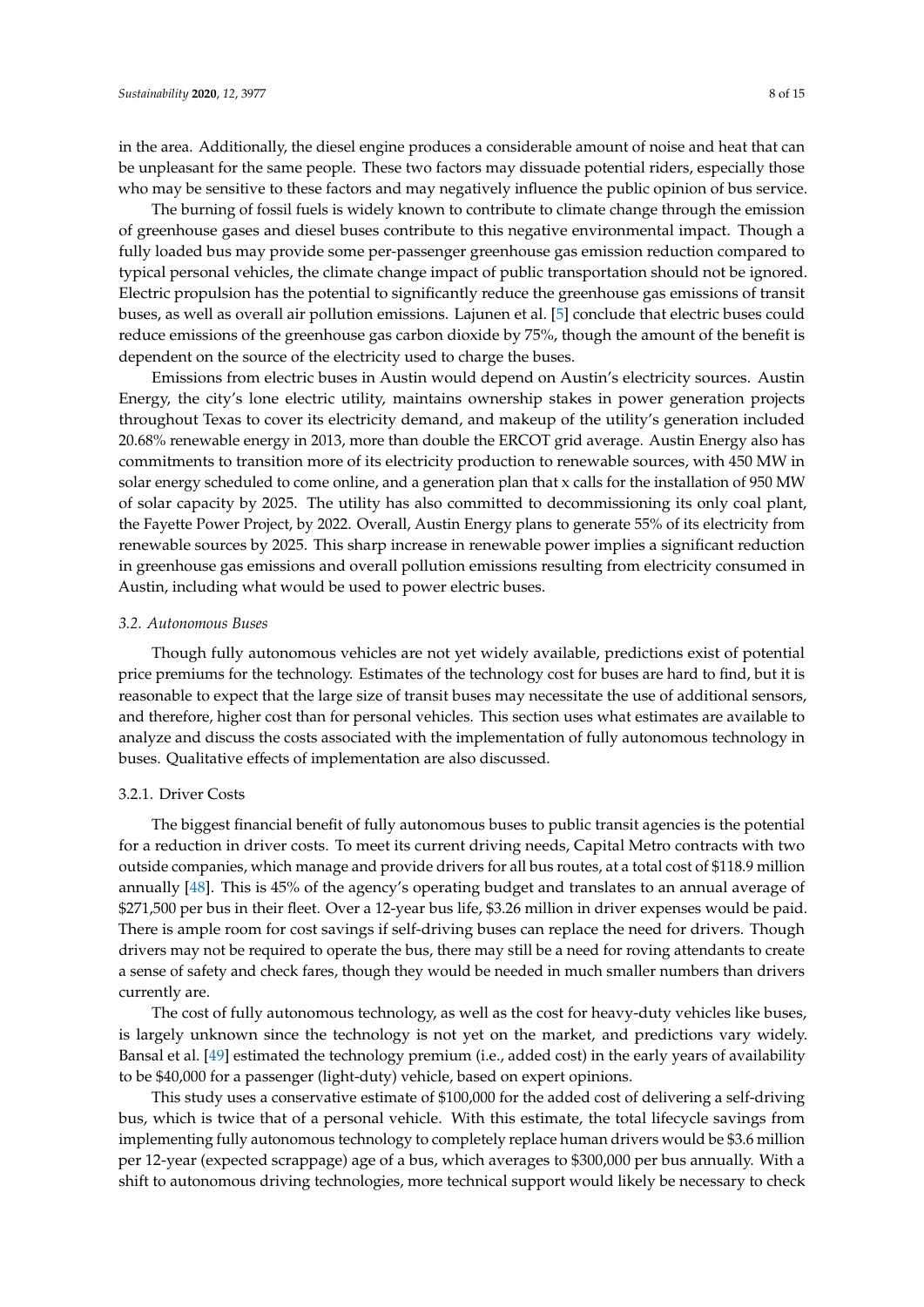sensors and address technical issues on site. The extent and cost of such support are uncertain, but it will presumably be small compared to existing driver costs.

#### 3.2.2. Additional Effects

Self-driving buses can provide benefits beyond a dramatic reduction in or elimination of driver costs. Autonomous technology is expected to improve safety (by employing many cameras, radar, mapping software, and Lidar in and around the vehicle), while smoother fully autonomous driving may improve fuel efficiency, emissions, and rider comfort. The autonomous technology currently being tested has a good safety record and has the potential to be significantly safer than human drivers [\[23\]](#page-13-21). Improving the safety record of transit buses would lower operation costs through lower insurance and crash expenses, in addition to the qualitative effects that improved safety can provide.

It is estimated that fully autonomous technology can lower overall crash expenses for private vehicles by 40%. Transit buses may not see a reduction as extreme since their drivers are trained professionals. The smoother driving provided by fully autonomous technology can reduce fuel consumption [\[23](#page-13-21)[,50\]](#page-14-13).

With the use of electric power, this translates to lower energy consumption and increased range per charge. Regardless of power source, fuel or energy costs should fall. Lower fuel consumption, in addition to smoother acceleration, would also mean a reduction in harmful emissions, leading to a potential improvement in local air quality. Energy use and emissions may decrease 10% in light-duty vehicles [\[50\]](#page-14-13), though the benefits may differ some for autonomous buses replacing experienced professional drivers. Smoother driving can also improve the ride comfort by reducing some of the jerking of the vehicle associated with human driving.

Dong et al.'s recent findings [\[51\]](#page-14-14) suggest that the majority of transit users are willing to ride on self-driving buses if there is a transit employee monitoring and providing customer service onboard, while only small percentage (13%) are presently willing to ride such buses without a transit employee on board. Moreover, Wong and Zhao [\[52\]](#page-14-15) and others [\[24,](#page-13-9)[53\]](#page-14-16) note how certain demographic groups are less likely to adopt AVs, at least in the near term. However, these factors are still unfolding as the technology is being developed and deployed, with public acceptance and use rates likely to grow rapidly once the technology is demonstrated to be safe and reliable.

#### **4. Co-Implementation and Adoption Schedules: Methods and Assumptions**

Due to existing investments and commitments, there is a limited number of buses that would realistically be converted to electric power annually, since it is most agencies' interest to not retire large capital investments (like buses) early. Likewise, existing labor contracts with drivers must be honored. Here, an implementation schedule is developed for each technology, taking these factors into account. Overall, three implementation scenarios are developed, including the electric bus scenario, autonomous bus scenario, and co-implementation scenario. The annual lifecycle cost is estimated as follows:

$$
LC = \sum [(C_d.N_d) + (C_e.N_e) + (C_a.N_a) + (C_{ae}.N_{ae})]
$$
\n(1)

$$
C_e = [((BEB_u + BEB_b + D_c).N_b) + (VMT \times ((E_c \times E_r) + B_{bm})) + (\sum Ch_{xn} \times Ch_{xc})]
$$
(2)

$$
C_d = [((DIS_u + D_c).N_d) + (\frac{VMT}{MPG} \times D_r) + VMT \times B_{dm}]
$$
\n(3)

$$
C_a = [(DIS_u + AUT_c.N_d) + (\frac{VMT}{MPG} \times D_r) + VMT \times B_{dm}]
$$
\n(4)

$$
C_{ae} = [(BEB_u + BEB_b + AUT_c).N_{ae}) + (VMT \times ((E_c \times E_r) + B_{bm})) + (\sum Ch_{xn} \times Ch_{xc})]
$$
(5)

$$
s.t F = \sum N \tag{6}
$$

where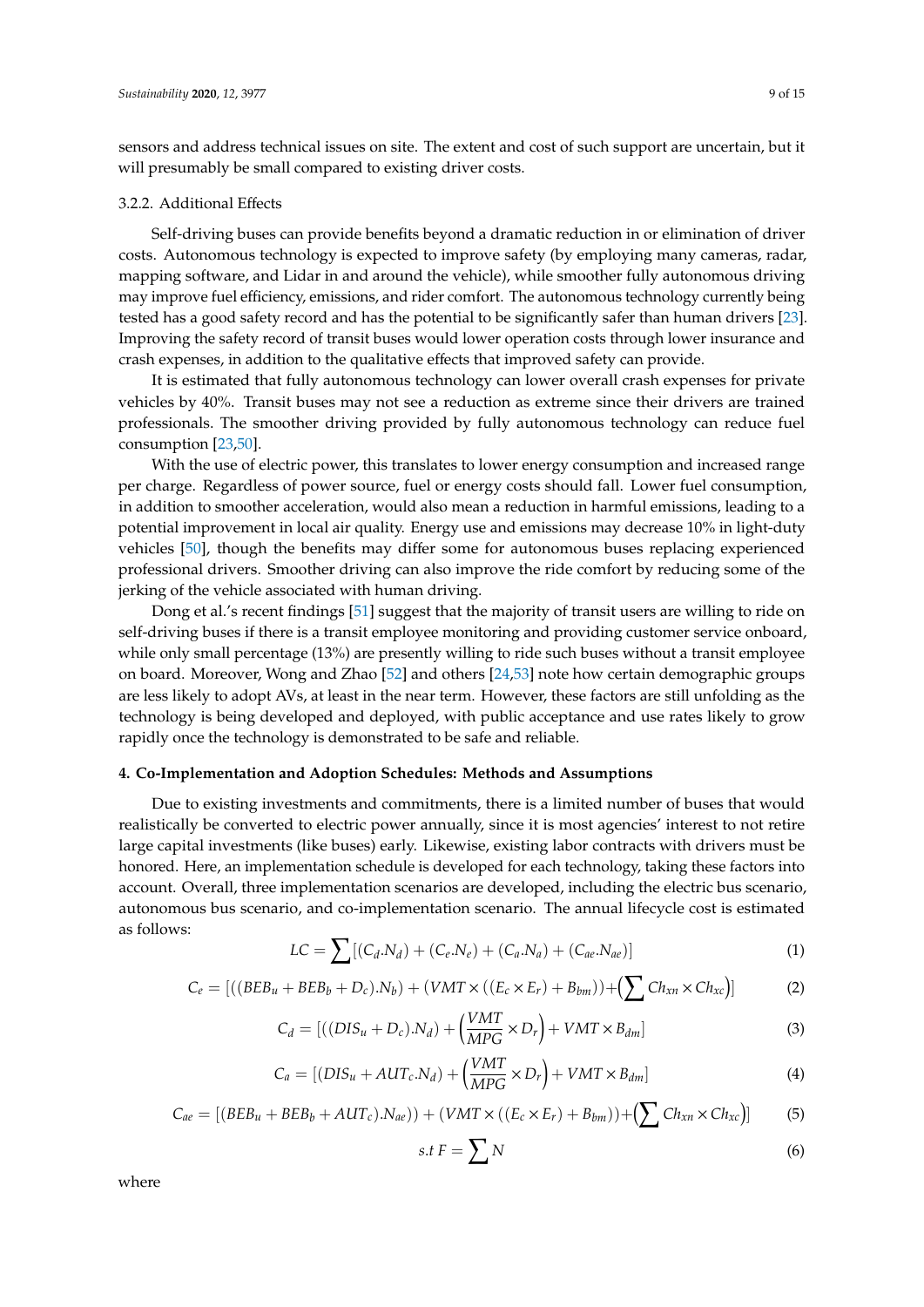| $C_d$    | $N_A$    | Cost and numbers of DBs     | BEB <sub>h</sub> | BEB unit cost                          | VMT       | Vehicle Mile Traveled          |
|----------|----------|-----------------------------|------------------|----------------------------------------|-----------|--------------------------------|
|          | $N_e$    | Cost and nus oBEBs          | $BEB_u$          | BEB battery cost                       | $E_c$     | BEB energy consumption         |
| $C_a$    | $N_a$    | Cost and nuers of ABs       | $DIS_u$          | DB unit cost                           | Er        | Electricity rates              |
| $C_{ae}$ | $N_{ae}$ | Cost and nuof AEBs          |                  | $AUT_{\mathcal{C}}$ AB technology cost | $D_r$ .   | Diesel rates                   |
| $B_{dm}$ |          | Diesel Mainnance cost       | $D_c$            | Driver cost                            | MPG       | Mile per gallon                |
| $B_{bm}$ |          | <b>BEB</b> Maintenance cost | $Ch_{xn}$        | # of chargers in category x            | $Ch_{xc}$ | Cost of chargers in category x |

In addition, the assumptions related to each scenario are detailed as follows.

#### *4.1. Electric Bus Scenario*

In this analysis, a 12-year life for each bus is used, which equates to Capital Metro replacing 30 buses in the average year. It is assumed that every new bus purchased is electric, beginning in 2020. The analysis is performed with two electric-bus adoption scenarios, one representing a 10% annual reduction in battery costs, and the other representing the more conservative 5% annual reduction in battery costs and repeated for both a \$300,000 and \$400,000 diesel bus purchase price. These estimates do not consider the change in diesel price. The cost of charging infrastructure follows the 30-bus annual adoption and terminates once all 360 buses have the required chargers.

#### *4.2. Autonomous Bus Scenario*

Due to existing driver contracts and labor agreements, it is assumed that agencies, like Capital Metro, cannot lay off drivers at will. Since the terms and length of these contracts and the average driver's career duration are not known, it is assumed that a self-driving bus cannot be put into service until a driver retires. Assuming that each driver drives for 20 years, 5% of an agency's drivers may retire in the average year. In reality, some bus drivers have much longer careers, but after 20 years of not hiring new drivers, driver numbers may be low enough that the few who remain can be assigned to other duties, such as paratransit services, where humans may still be needed to assist customers with disabilities.

In addition, it is excepted that the presence of transit personnel on-board will still be required. Therefore, we assume that each autonomous bus will require a "trip attendant", with an average annual cost of \$67,500. Therefore, a fleet of 360 autonomous buses will require only 360 (180  $\times$  two shifts) trip attendants, costing approximately \$24.44 million annually.

#### *4.3. Co-Adoption Schedule Scenario*

For the co-adoption scenario (of both automation and electrification, for each new bus), the same assumptions from the previous two sections are used. The analysis begins in 2020, which is unrealistic for the adoption of fully autonomous technology but demonstrates an adoption schedule for simultaneous adoption. Since battery costs will be higher in 2019 than in later years, this early start year provides the most conservative estimate of how long it will take to reach the break-even point in cumulative costs.

#### **5. Adoption Results**

For each scenario, bus purchase costs, driver costs, and fuel costs are tracked for each year for 20 years, and the accumulated totals are calculated and presented in Figures [3](#page-10-0) and [4](#page-10-1) and Table [3.](#page-11-0)

As shown in Table [3,](#page-11-0) the cumulative costs for adoption (beginning in the year 2020) surpass a break-even point for the adoption of electric technology at a 5% annual battery cost reduction in the year 2032, assuming \$400,000 diesel bus purchase price. The break-even point for electric-only adoption at 10% annual battery cost reduction occurs in 2037 or 2030 for an equivalent diesel bus cost of \$300,000 and \$400,000, respectively.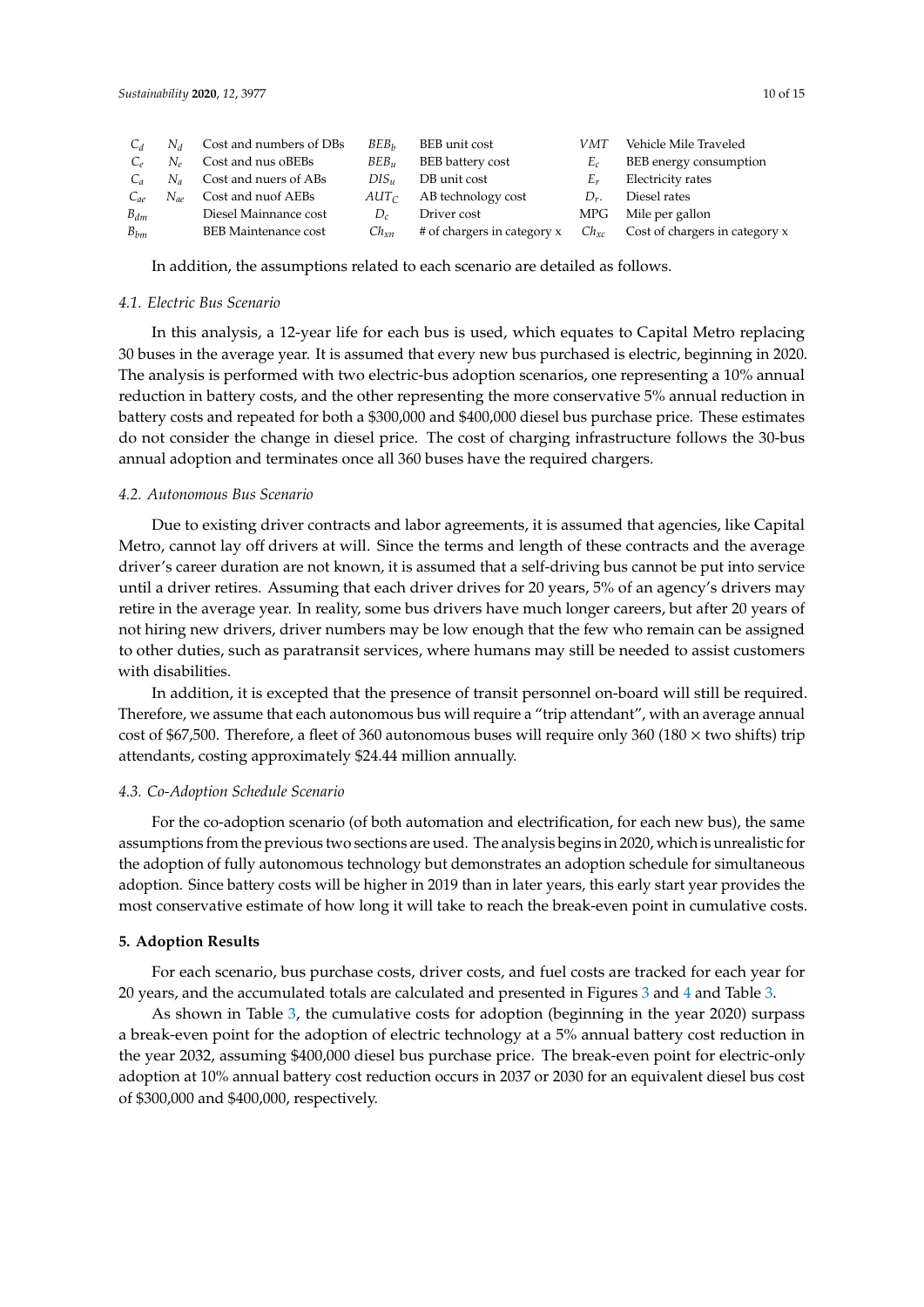<span id="page-10-0"></span>

**Figure 3.** Cumulative expenses in millions for various adoption decisions (20 Years). **Figure 3.** Cumulative expenses in millions for various adoption decisions (20 Years).

<span id="page-10-1"></span>

Figure 4. Annual expenses in millions for various adoption decisions (20 Years).

**Figure 4.** Annual expenses in millions for various adoption decisions (20 Years). projection, as highlighted in Figure [3.](#page-10-0) The cost savings are mainly associated with reducing driving costs and once all drivers retire the system annual expenditure drops to \$58.59 M and \$61.59 M for an equivalent diesel bus cost of \$300,000 and \$400,000, respectively. For the autonomous technology adoption, the results suggest significant savings over the 20-Years<br>-

Results of the co-adoption scenario show very promising lifecycle savings for transit operation. As compared to autonomous buses only, co-adoption requires higher starting costs. However, it is bus cost of \$300,000 with 10% annual battery cost reductions, or in the year 2030 assuming a bus cost of \$400,000 and battery cost reductions of 5% per year. estimated to surpass the autonomous bus adoption scenario savings in the year 2038, assuming a diesel

Overall, the results suggest that use of autonomous-electric technology in bus-transit systems will deliver substantial lifecycle savings of over each bus's 12-years lifetime. For electric buses, and despite the higher initial cost and the required infrastructure, the lifecycle savings could be realized in a short period of time, even when assuming a very conservative 5% battery cost reduction. While,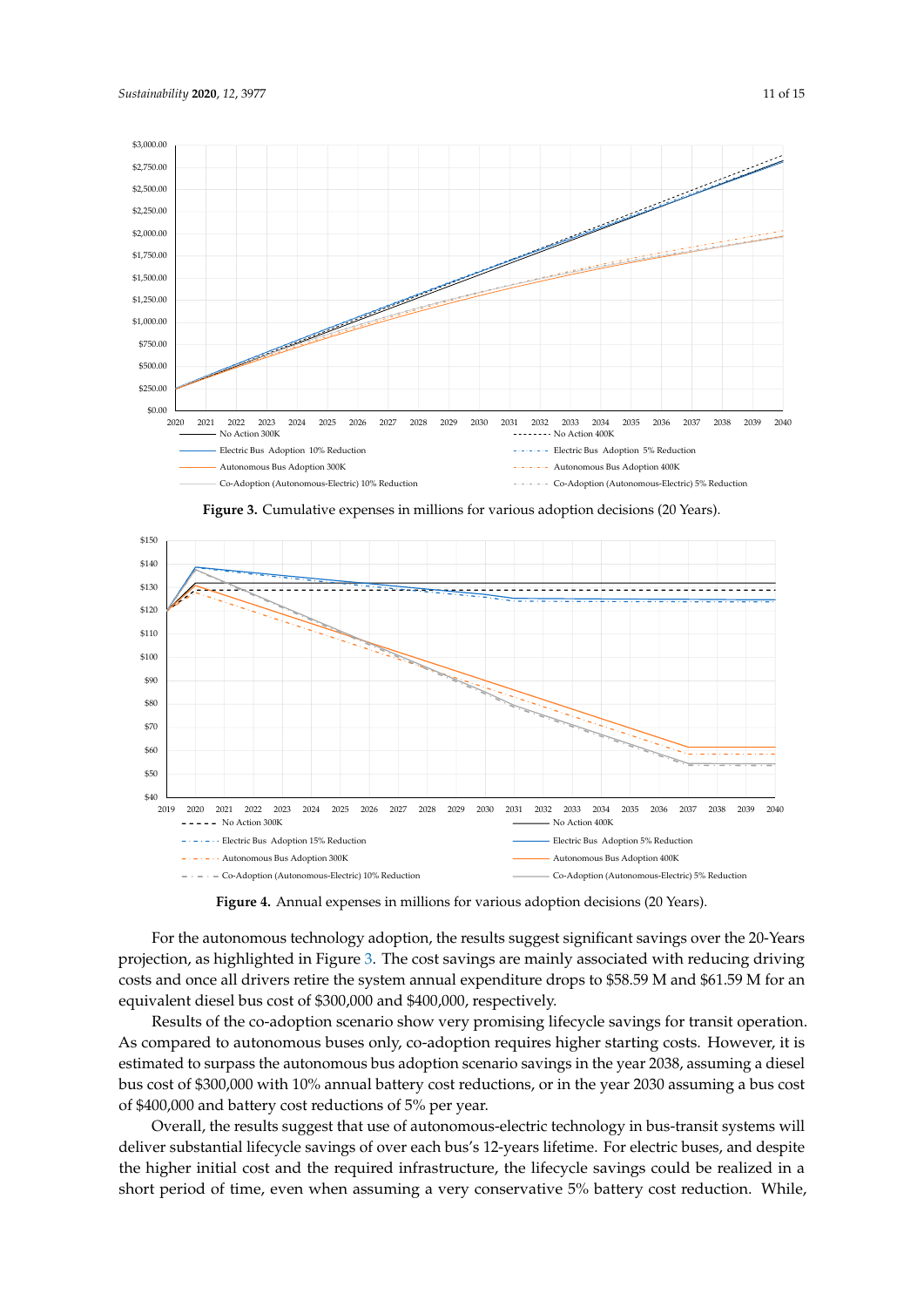for autonomous and co-adoption scenarios, the lifecycle savings are very sensitive to the significantly reducing the driver's or operator's cost for each adopted autonomous-electric bus.

<span id="page-11-0"></span>

| Cumulative Purchase, Fuel, maintenance, Infrastructure, and Driver Costs (in \$1 Million) |           |           |                       |           |                         |           |             |           |
|-------------------------------------------------------------------------------------------|-----------|-----------|-----------------------|-----------|-------------------------|-----------|-------------|-----------|
| Year                                                                                      | No Action |           | Electric Bus Adoption |           | Autonomous Bus Adoption |           | Co-Adoption |           |
|                                                                                           | 300K      | 400K      | 10%                   | 5%        | 300K                    | 400K      | 10%         | 5%        |
|                                                                                           |           |           | Reduction             | Reduction |                         |           | Reduction   | Reduction |
| 2019                                                                                      | \$119.89  | \$119.89  | \$119.89              | \$119.89  | \$119.89                | \$119.89  | \$119.89    | \$119.89  |
| 2020                                                                                      | \$248.78  | \$251.78  | \$258.45              | \$258.60  | \$247.71                | \$250.71  | \$257.38    | \$257.53  |
| 2021                                                                                      | \$377.67  | \$383.67  | \$395.55              | \$396.11  | \$371.45                | \$377.45  | \$389.46    | \$389.89  |
| 2022                                                                                      | \$506.56  | \$515.56  | \$531.24              | \$532.42  | \$491.13                | \$500.13  | \$516.18    | \$516.99  |
| 2023                                                                                      | \$635.45  | \$647.45  | \$665.58              | \$667.55  | \$606.73                | \$618.73  | \$637.54    | \$638.83  |
| 2024                                                                                      | \$764.34  | \$779.34  | \$798.62              | \$801.50  | \$718.26                | \$733.26  | \$753.58    | \$755.42  |
| 2025                                                                                      | \$893.24  | \$911.24  | \$930.39              | \$934.28  | \$825.71                | \$843.71  | \$864.31    | \$866.76  |
| 2026                                                                                      | \$1022.13 | \$1043.13 | \$1060.93             | \$1065.89 | \$929.10                | \$950.10  | \$969.75    | \$972.86  |
| 2027                                                                                      | \$1151.02 | \$1175.02 | \$1190.25             | \$1196.34 | \$1028.41               | \$1052.41 | \$1069.92   | \$1073.73 |
| 2028                                                                                      | \$1279.91 | \$1306.91 | \$1318.39             | \$1325.63 | \$1123.64               | \$1150.64 | \$1164.83   | \$1169.37 |
| 2029                                                                                      | \$1408.80 | \$1438.80 | \$1445.35             | \$1453.77 | \$1214.81               | \$1244.81 | \$1254.50   | \$1259.78 |
| 2030                                                                                      | \$1537.69 | \$1570.69 | \$1571.17             | \$1580.76 | \$1301.90               | \$1334.90 | \$1338.93   | \$1344.98 |
| 2031                                                                                      | \$1666.58 | \$1702.58 | \$1695.33             | \$1706.09 | \$1384.92               | \$1420.92 | \$1417.61   | \$1424.43 |
| 2032                                                                                      | \$1795.47 | \$1834.47 | \$1819.41             | \$1831.33 | \$1463.87               | \$1502.87 | \$1492.13   | \$1499.73 |
| 2033                                                                                      | \$1924.36 | \$1966.36 | \$1943.44             | \$1956.50 | \$1538.75               | \$1580.75 | \$1562.51   | \$1570.88 |
| 2034                                                                                      | \$2053.25 | \$2098.25 | \$2067.43             | \$2081.59 | \$1609.55               | \$1654.55 | \$1628.74   | \$1637.89 |
| 2035                                                                                      | \$2182.14 | \$2230.14 | \$2191.37             | \$2206.61 | \$1676.28               | \$1724.28 | \$1690.84   | \$1700.75 |
| 2036                                                                                      | \$2311.03 | \$2362.03 | \$2315.27             | \$2331.57 | \$1738.94               | \$1789.94 | \$1748.81   | \$1759.48 |
| 2037                                                                                      | \$2439.92 | \$2493.92 | \$2439.14             | \$2456.47 | \$1797.53               | \$1851.53 | \$1802.66   | \$1814.07 |
| 2038                                                                                      | \$2568.81 | \$2625.81 | \$2562.99             | \$2581.30 | \$1856.11               | \$1913.11 | \$1856.46   | \$1868.60 |
| 2039                                                                                      | \$2697.71 | \$2757.71 | \$2686.82             | \$2706.08 | \$1914.70               | \$1974.70 | \$1910.23   | \$1923.07 |
| 2040                                                                                      | \$2826.60 | \$2889.60 | \$2810.63             | \$2830.81 | \$1973.28               | \$2036.28 | \$1963.95   | \$1977.49 |

**Table 3.** Cumulative lifecycle) costs in millions for all adoption scenarios.

#### **6. Conclusions**

Based on the analysis of direct costs, BEBs are not yet cost-competitive with diesel-powered buses, while fully-automated buses (without a driver or full-time attendant) should be cost-competitive immediately. However, electric bus purchase prices are falling, primarily due to falling battery prices, and this should make electric buses cost-competitive within the next few years. Electric buses can also provide various social benefits that do not appear in an agency's budget, via improved service quality, public health and other environmental benefits, and public perceptions. Battery-electric buses should be thoughtfully evaluated by transit agencies for coming purchases. Some transit agencies may be currently paying much more or less for diesel buses than the prices used in the present study. Austin's Capital Metro adds options to diesel buses that increase their price significantly, and European, and other transit agencies may experience much higher diesel prices than U.S. agencies do, potentially making battery-electric buses more attractive than diesel counterparts in many settings. While this study uses Austin's Capital Metro fleet data, the results are likely to apply across various contexts – with even better BEB adoption savings in settings with higher diesel-fuel costs.

Though their technology premium remains uncertain (and the use of en route bus attendants remains uncertain or trip attendants), fully autonomous buses will almost certainly exhibit lifecycle savings over their human-driven counterparts. Transit agencies generally have contracts with their drivers, but the anticipated savings from the adoption of self-driving buses are significant enough that transit agencies could afford to offer significant contract buyouts to accelerate adoption, and still realize substantial savings. Professional (bus and truck) drivers may become operators and attendants, with new and different responsibilities, like monitoring the CAV systems and sensors, to ensure they are functioning properly, performing interior maintenance, directly assisting those with mobility or other impairments, and/or performing administrative and logistics work for their employers en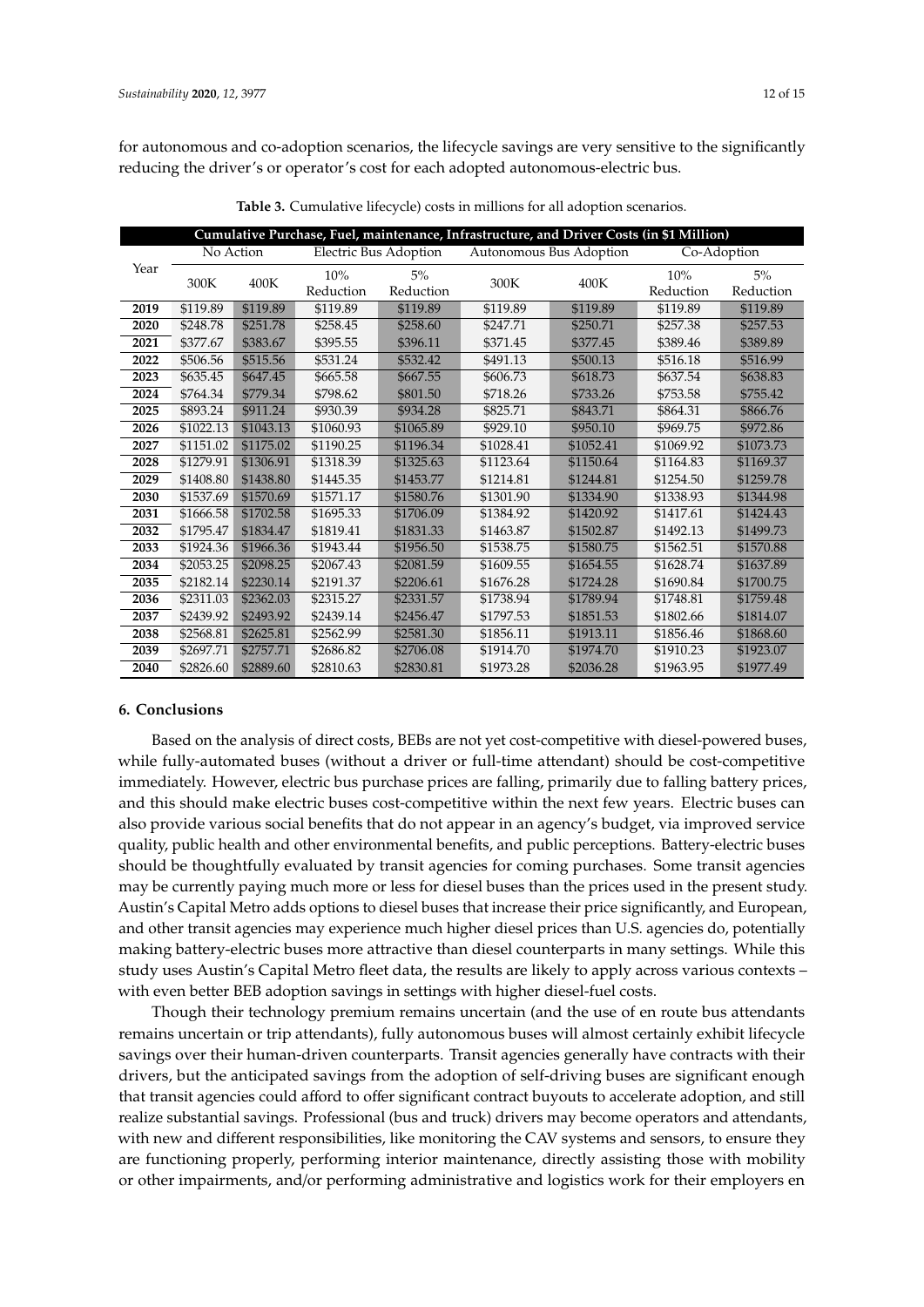route/remotely, as discussed in Clements et al. [\[54\]](#page-14-17). In terms of mitigating unemployment issues, the U.S. Center for Global Policy Solutions [\[55\]](#page-14-18) recommends unemployment insurance reform and driver retraining programs.

In addition to lower costs, self-driving buses offer the potential to improve the quality of service (possibly including through smaller buses, offering at a higher frequency, for example), reduce fuel consumption and emissions, and operate more safely than their human-driven counterparts. Further, the budget improvements afforded by fully autonomous technology could be used to expand or otherwise improve transit-system service and provide the funds for the adoption of electric (self-driving) buses. Fully autonomous vehicles appear to be the way of the future and it is important that transit agencies begin planning for their use, along with electrified buses.

The results of the co-adoption alternative are auspicious for transit agencies. Although the initial cost of the co-adoption is higher than the autonomous bus alternative, in the long term the co-adoption is more economically feasible. The higher initial cost is attributed mainly to the fact that the fleet replacement process includes both autonomous and electric buses, with a higher premium for electric buses and their infrastructure.

Overall, the study demonstrates the feasibility of replacing diesel transit buses with new alternative technologies, including electric and autonomous technologies. The results provide transit agencies with clear directions and schedules for the lifetime cost of adopting different powertrain technologies. However, the present study is limited with respect to accounting for the external benefits associated with the reduction in GHG emissions and off-peak electricity demand charges. Both elements should be considered in future research activities.

**Author Contributions:** The authors confirm the contribution to the paper as follows: study conception and design: N.Q. and K.M.K.; Data analysis and interpretation of results: N.Q. and M.M. Draft manuscript preparation: N.Q., K.M.K., and M.M. All authors have read and agreed to the published version of the manuscript.

**Funding:** This research was funded by the National Science Foundation (NSF) Sustainability Research Networks Competition (SRN), grant number 1444745. Additional support, was provided (for the third author) by the Natural Sciences and Engineering Research Council of Canada: Grant Number RGPIN-2018-05994.

**Conflicts of Interest:** The authors declare no conflict of interest.

### **References**

- <span id="page-12-0"></span>1. Bureau of Transportation Statistics. *National Household Travel Survey*; U.S. Department of Transportation, Bureau of Transportation Statistics, Federal Highway Administration: Washington, DC, USA, 2018.
- <span id="page-12-1"></span>2. APTA. *Public Transportation Ridership Report*; American Public Transit Association: Washington, DC, USA, 2017.
- <span id="page-12-2"></span>3. Tzeng, G.-H.; Lin, C.-W.; Opricovic, S. Multi-criteria analysis of alternative-fuel buses for public transportation. *Energy Policy* **2005**, *33*, 1373–1383. [\[CrossRef\]](http://dx.doi.org/10.1016/j.enpol.2003.12.014)
- <span id="page-12-3"></span>4. Mahmoud, M.; Garnett, R.; Ferguson, M.; Kanaroglou, P. Electric buses: A review of alternative powertrains. *Renew. Sustain. Energy Rev.* **2016**, *62*, 673–684. [\[CrossRef\]](http://dx.doi.org/10.1016/j.rser.2016.05.019)
- <span id="page-12-4"></span>5. Lajunen, A.; Lipman, T. Lifecycle cost assessment and carbon dioxide emissions of diesel, natural gas, hybrid electric, fuel cell hybrid and electric transit buses. *Energy* **2016**, *106*, 329–342. [\[CrossRef\]](http://dx.doi.org/10.1016/j.energy.2016.03.075)
- <span id="page-12-5"></span>6. Lajunen, A. Lifecycle costs and charging requirements of electric buses with different charging methods. *J. Clean. Prod.* **2018**, *172*, 56–67. [\[CrossRef\]](http://dx.doi.org/10.1016/j.jclepro.2017.10.066)
- <span id="page-12-6"></span>7. MacKechnie, C. How Much Does a Bus Cost to Purchase and Operate? Available online: https://[www.](https://www.liveabout.com/bus-cost-to-purchase-and-operate-2798845) liveabout.com/[bus-cost-to-purchase-and-operate-2798845](https://www.liveabout.com/bus-cost-to-purchase-and-operate-2798845) (accessed on 15 January 2020).
- <span id="page-12-7"></span>8. Kennedy, C. Key threshold for electricity emissions. *Nat. Clim. Chang.* **2015**, *5*, 179–181. [\[CrossRef\]](http://dx.doi.org/10.1038/nclimate2494)
- <span id="page-12-8"></span>9. Ferguson, M.; Mohamed, M.; Maoh, H. On the Electrification of Canada's Vehicular Fleets: National-scale analysis shows that mindsets matter. *IEEE Electrif. Mag.* **2019**, *7*, 55–65. [\[CrossRef\]](http://dx.doi.org/10.1109/MELE.2019.2925763)
- <span id="page-12-9"></span>10. Mohamed, M.; Ferguson, M.; Kanaroglou, P. What hinders adoption of the electric bus in Canadian transit? Perspectives of transit providers. *Transp. Res. Part D Transp. Environ.* **2018**, *64*, 134–149. [\[CrossRef\]](http://dx.doi.org/10.1016/j.trd.2017.09.019)
- <span id="page-12-10"></span>11. Tong, F.; Jaramillo, P.; Azevedo, I.M. Comparison of life cycle greenhouse gases from natural gas pathways for medium and heavy-duty vehicles. *Environ. Sci. Technol.* **2015**, *49*, 7123–7133. [\[CrossRef\]](http://dx.doi.org/10.1021/es5052759) [\[PubMed\]](http://www.ncbi.nlm.nih.gov/pubmed/25938939)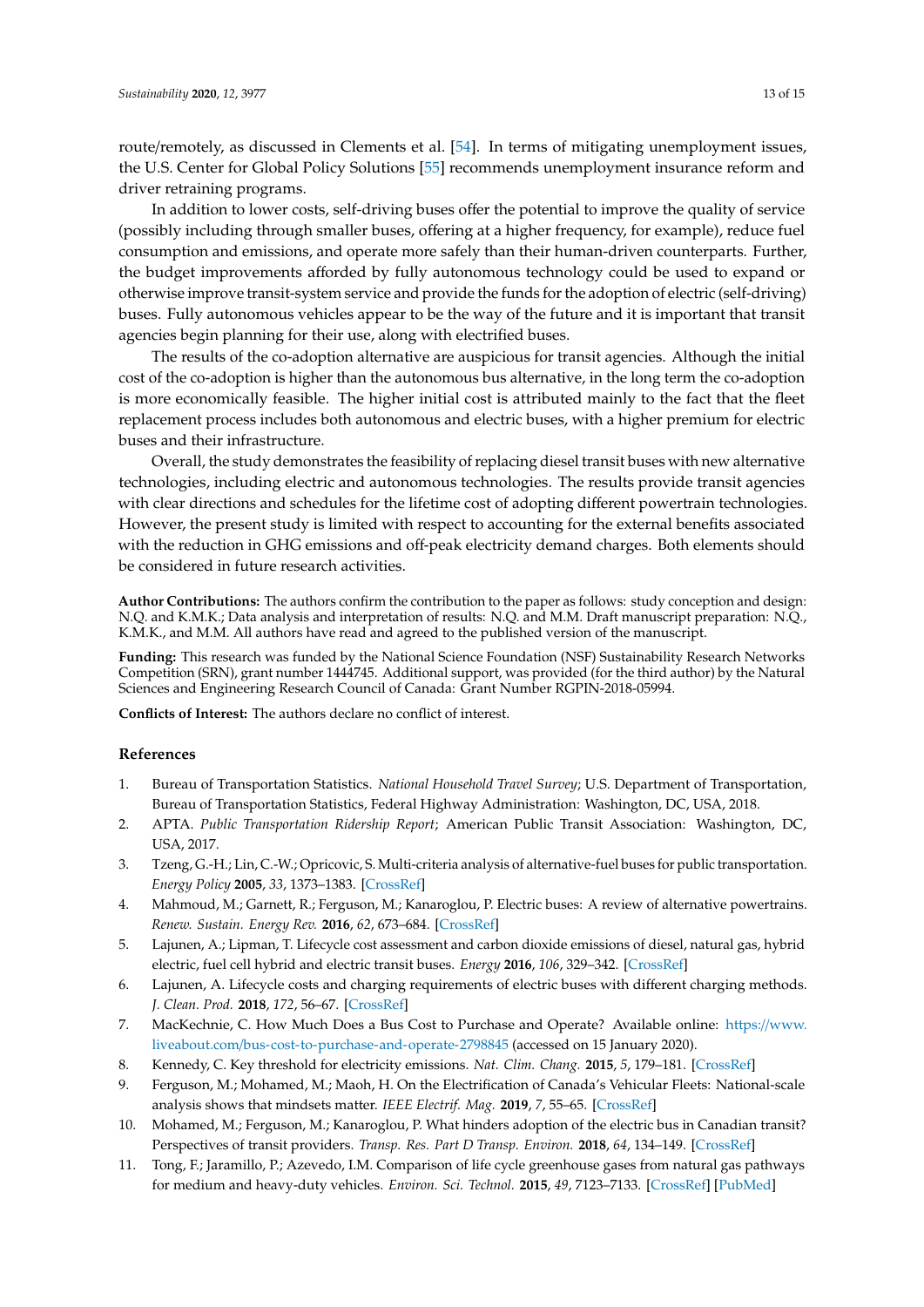- <span id="page-13-0"></span>12. Leslie, E.; Matthew, P.; Matthew, J. *Fuel Cell Buses in U.S. Transit Fleets: Current Status 2016*; National Renewable Energy Laboratory: Golden, CO, USA, 2016.
- <span id="page-13-1"></span>13. Nuttall, W.J.; Bakenne, A.T. Hydrogen Infrastructures. In *Fossil Fuel Hydrogen*; Springer: New York, NY, USA, 2020; pp. 69–77.
- <span id="page-13-2"></span>14. Nykvist, B.; Nilsson, M. Rapidly falling costs of battery packs for electric vehicles. *Nat. Clim. Chang.* **2015**, *5*, 329–332. [\[CrossRef\]](http://dx.doi.org/10.1038/nclimate2564)
- <span id="page-13-3"></span>15. Zhaocai, L.; Ziqi, S.; Yi, H. Economic Analysis of On-Route Fast Charging for Battery Electric Buses: Case Study in Utah. *Transp. Res. Rec. J. Transp. Res. Board* **2019**, *2673*, 119–130.
- <span id="page-13-4"></span>16. Csiszár, C.; Csonka, B.; Földes, D.; Wirth, E.; Lovas, T. Urban public charging station locating method for electric vehicles based on land use approach. *J. Transp. Geogr.* **2019**, *74*, 173–180. [\[CrossRef\]](http://dx.doi.org/10.1016/j.jtrangeo.2018.11.016)
- <span id="page-13-5"></span>17. Csonka, B.; Csiszár, C. Determination of charging infrastructure location for electric vehicles. *Transp. Res. Procedia* **2017**, *27*, 768–775. [\[CrossRef\]](http://dx.doi.org/10.1016/j.trpro.2017.12.115)
- <span id="page-13-6"></span>18. He, Y.; Song, Z.; Liu, Z. Fast-charging station deployment for battery electric bus systems considering electricity demand charges. *Sustain. Cit. Soc.* **2019**, *48*, 101530. [\[CrossRef\]](http://dx.doi.org/10.1016/j.scs.2019.101530)
- 19. Kunith, A.; Mendelevitch, R.; Goehlich, D. Electrification of a city bus network—An optimization model for cost-effective placing of charging infrastructure and battery sizing of fast-charging electric bus systems. *Int. J. Sustain. Transp.* **2017**, *11*, 707–720. [\[CrossRef\]](http://dx.doi.org/10.1080/15568318.2017.1310962)
- 20. Wei, R.; Liu, X.; Ou, Y.; Kiavash Fayyaz, S. Optimizing the spatio-temporal deployment of battery electric bus system. *J. Transp. Geogr.* **2018**, *68*, 160–168. [\[CrossRef\]](http://dx.doi.org/10.1016/j.jtrangeo.2018.03.013)
- <span id="page-13-7"></span>21. Xylia, M.; Leduc, S.; Patrizio, P.; Silveira, S.; Kraxner, F. Developing a dynamic optimization model for electric bus charging infrastructure. *Transp. Res. Procedia* **2017**, *27*, 776–783. [\[CrossRef\]](http://dx.doi.org/10.1016/j.trpro.2017.12.075)
- <span id="page-13-8"></span>22. Fagnant, D.J.; Kockelman, K. Preparing a nation for autonomous vehicles: Opportunities, barriers and policy recommendations. *Transp. Res. Part A Policy Pract.* **2015**, *77*, 167–181. [\[CrossRef\]](http://dx.doi.org/10.1016/j.tra.2015.04.003)
- <span id="page-13-21"></span>23. Fagnant, D.J.; Kockelman, K.M. The travel and environmental implications of shared autonomous vehicles, using agent-based model scenarios. *Transp. Res. Part C Emerg. Technol.* **2014**, *40*, 1–13. [\[CrossRef\]](http://dx.doi.org/10.1016/j.trc.2013.12.001)
- <span id="page-13-9"></span>24. Gurumurthy, K.M.; Kockelman, K.M.; Simoni, M.D. Benefits and Costs of Ride-Sharing in Shared Automated Vehicles across Austin, Texas: Opportunities for Congestion Pricing. *Transp. Res. Rec. J. Transp. Res. Board* **2019**, *2673*, 548–556. [\[CrossRef\]](http://dx.doi.org/10.1177/0361198119850785)
- <span id="page-13-10"></span>25. Shaheen, S.; Cohen, A. Is It Time for a Public Transit Renaissance? Navigating Travel Behavior, Technology, and Business Model Shifts in a Brave New World. *J. Public Transp.* **2018**, *21*, 67–81. [\[CrossRef\]](http://dx.doi.org/10.5038/2375-0901.21.1.8)
- <span id="page-13-11"></span>26. Shen, Y.; Zhang, H.; Zhao, J. Integrating shared autonomous vehicle in public transportation system: A supply-side simulation of the first-mile service in Singapore. *Transp. Res. Part A Policy Pract.* **2018**, *113*, 125–136. [\[CrossRef\]](http://dx.doi.org/10.1016/j.tra.2018.04.004)
- <span id="page-13-12"></span>27. Abe, R. Introducing autonomous buses and taxis: Quantifying the potential benefits in Japanese transportation systems. *Transp. Res. Part A Policy Pract.* **2019**, *126*, 94–113. [\[CrossRef\]](http://dx.doi.org/10.1016/j.tra.2019.06.003)
- <span id="page-13-13"></span>28. Leich, G.; Bischoff, J. Should autonomous shared taxis replace buses? A simulation study. *Transp. Res. Procedia* **2019**, *41*, 450–460. [\[CrossRef\]](http://dx.doi.org/10.1016/j.trpro.2019.09.076)
- <span id="page-13-14"></span>29. Hesselgren, L.; Andreasson, I.; Mueller, U.; Prieto Rábade, M.; Janhäll, S. *NuMo–New Urban Mobility: New Urban Infrastructure Support for Autonomous Vehicles*. 2019. Available online: http://[ri.diva-portal.org](http://ri.diva-portal.org/smash/get/diva2:1286741/FULLTEXT01.pdf)/ smash/get/diva2:1286741/[FULLTEXT01.pdf](http://ri.diva-portal.org/smash/get/diva2:1286741/FULLTEXT01.pdf) (accessed on 13 May 2020).
- <span id="page-13-15"></span>30. Ayre, J. Autonomous "PostBus" Shuttles Launch in Switzerland. Available online: https://[cleantechnica.com](https://cleantechnica.com/2016/07/27/autonomous-postbus-shuttles-launch-switzerland/)/ 2016/07/27/[autonomous-postbus-shuttles-launch-switzerland](https://cleantechnica.com/2016/07/27/autonomous-postbus-shuttles-launch-switzerland/)/ (accessed on 15 January 2020).
- <span id="page-13-16"></span>31. Ambrose, H.; Pappas, N.; Kendall, A. *Exploring the Costs of Electrification for California's Transit Agencies*; Institute of Transportation Studies University of California: Davis, CA, USA, 2017.
- <span id="page-13-17"></span>32. El-Taweel, N.A.; Farag, H.E.Z.; Mohamed, M. Integrated Utility-Transit Model for Optimal Configuration of Battery Electric Bus Systems. *IEEE Syst. J.* **2020**, *14*, 738–748. [\[CrossRef\]](http://dx.doi.org/10.1109/JSYST.2019.2926460)
- <span id="page-13-18"></span>33. Mohamed, M.; Farag, H.; El-Taweel, N.; Ferguson, M. Simulation of electric buses on a full transit network: Operational feasibility and grid impact analysis. *Electr. Power Syst. Res.* **2017**, *142*, 163–175. [\[CrossRef\]](http://dx.doi.org/10.1016/j.epsr.2016.09.032)
- <span id="page-13-19"></span>34. Blanco, S. Proterra Ready For Electric Bus Battery Leasing With \$200-Million Credit Facility. *Forbes*, 18 April 2019.
- <span id="page-13-20"></span>35. Bloomberg. *Electric Buses in Cities Driving Towards Cleaner Air and Lower CO2*; Bloomberg New Energy Finance: New York, NY, USA, 2018.